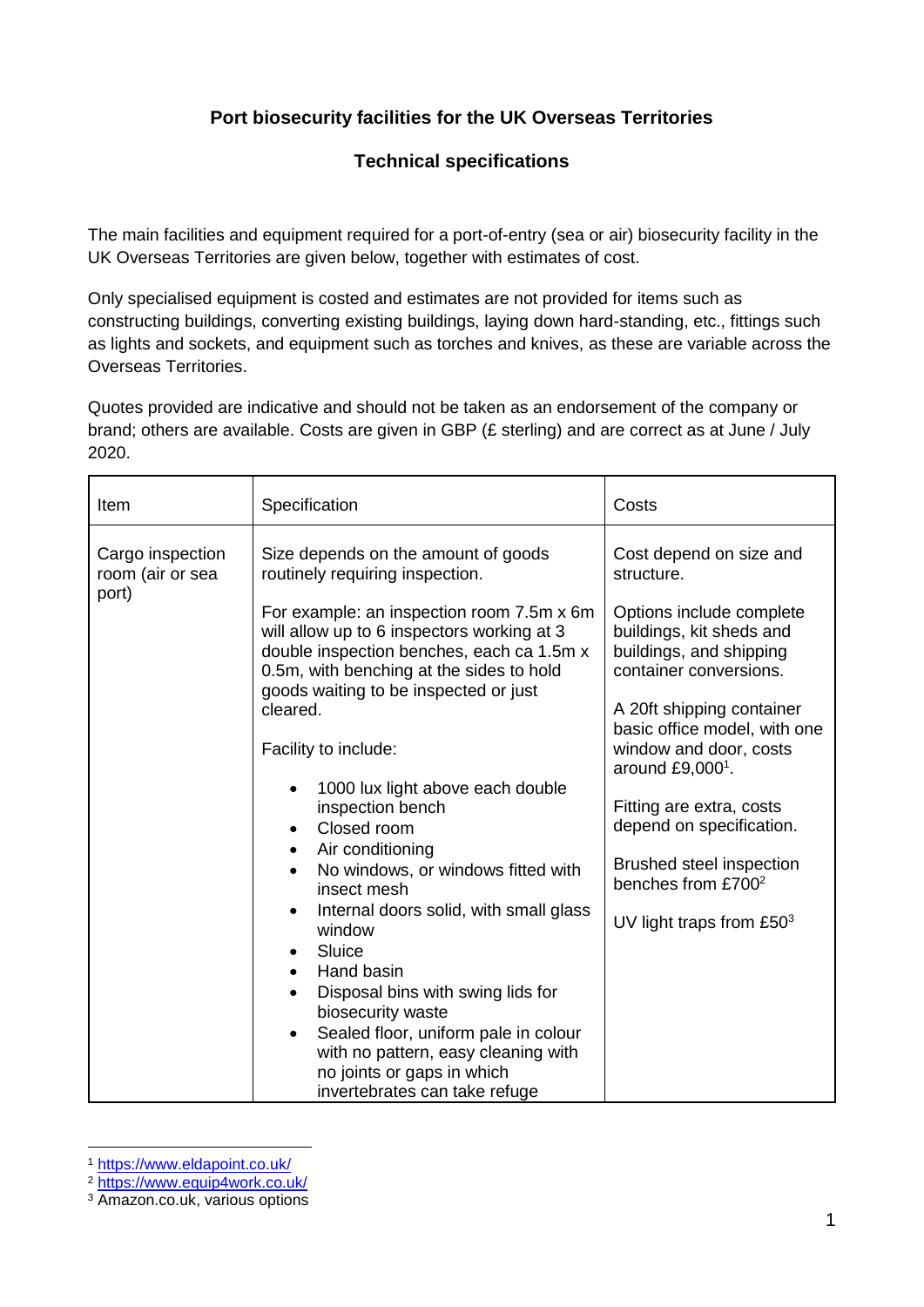| Floor-wall junctions all sealed, with<br>$\bullet$                                                                                                                                                                                                                                                                                                                                                                                                                                                                                                                                                                                                                                                               |                                                                                                                                                                                                                                                                                                                                                                                                                                                                                                                                                                                                                      |
|------------------------------------------------------------------------------------------------------------------------------------------------------------------------------------------------------------------------------------------------------------------------------------------------------------------------------------------------------------------------------------------------------------------------------------------------------------------------------------------------------------------------------------------------------------------------------------------------------------------------------------------------------------------------------------------------------------------|----------------------------------------------------------------------------------------------------------------------------------------------------------------------------------------------------------------------------------------------------------------------------------------------------------------------------------------------------------------------------------------------------------------------------------------------------------------------------------------------------------------------------------------------------------------------------------------------------------------------|
| no gaps in which invertebrates can<br>take refuge<br>Inspection benches of brushed steel<br>٠<br>Open benching around side to hold<br>$\bullet$<br>boxes and containers awaiting or<br>just completed inspection (note -<br>this is not a storage area)<br>Shelving to hold materials required<br>$\bullet$<br>for inspections and inspection room<br>cleaning materials (note this is not a<br>general storage area)<br>UV light traps, sufficient number for<br>$\bullet$<br>the size of the room (two for an area<br>$7.5m \times 6m$<br>Depending on the area and SOP, the<br>inspection room could be designed to allow<br>shipping containers to be parked with doors<br>opening into the inspection room. |                                                                                                                                                                                                                                                                                                                                                                                                                                                                                                                                                                                                                      |
| Office area, sufficient size to take the<br>necessary number of desks comfortably,<br>with:<br>Air conditioning<br>Desk top and / or laptop computer<br>Printer<br>Internet connection<br>Sufficient plugs and sockets for<br>internet, computers, printers etc<br>Shelving<br>Storage area with shelving for:<br>Cleaning materials<br>Additional inspection and other<br>materials<br>Lockable area to hold pesticide<br>$\bullet$<br>sprays<br>Office materials<br>Closed holding area for goods being held<br>pending decision or re-export:<br>Shelving<br>Lockable                                                                                                                                         | Costs depend on size and<br>structure.<br>The facility may be a single<br>building divided into<br>inspection, office and<br>storage space.<br>Alternatively, additional kit<br>sheds and buildings, or<br>container conversions can<br>be added to the inspection<br>room in a modular fashion.<br>Example: 20ft flat-pack<br>portable site office costs<br>from ca £8,000, without<br>internal fittings <sup>4</sup> .<br>Pesticide storage cabinets<br>from $£2505$<br>New 10ft refrigerated<br>shipping container from<br>£13,500 <sup>6</sup><br>Chest freezer from £4007<br>Binocular microscope from<br>£4008 |
|                                                                                                                                                                                                                                                                                                                                                                                                                                                                                                                                                                                                                                                                                                                  |                                                                                                                                                                                                                                                                                                                                                                                                                                                                                                                                                                                                                      |

<sup>4</sup> <https://www.eldapoint.co.uk/>

<sup>5</sup> <https://www.equip4work.co.uk/>

<sup>6</sup> <https://www.clevelandcontainers.co.uk/specialised-containers/refrigerated-containers>

<sup>7</sup> Amazon.co.uk, various options

<sup>8</sup> <https://education.scichem.com/>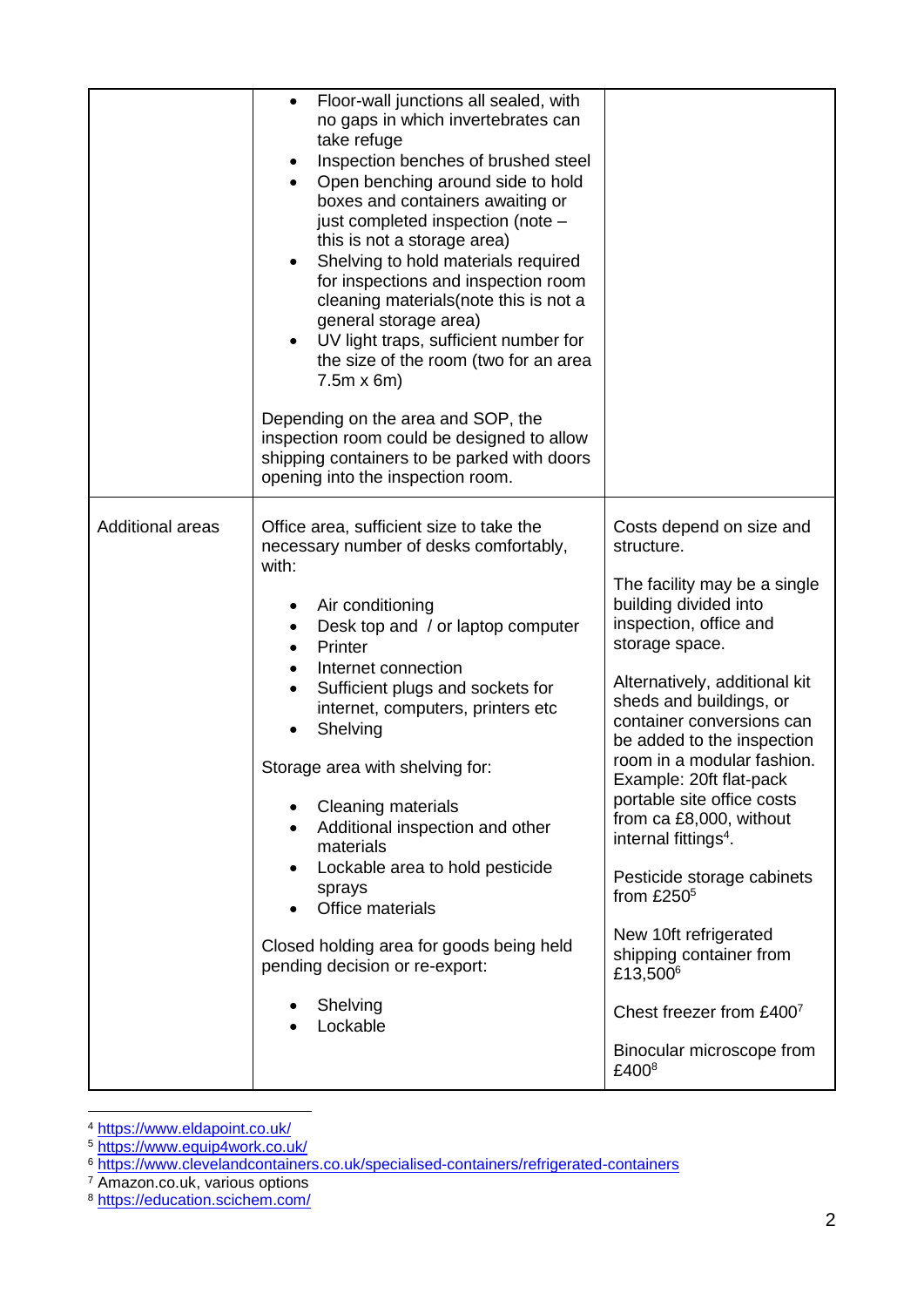|                                                 | Freezer of at least 300l capacity (may go in<br>storage or holding area)<br>Laboratory, with:<br>Breeding cages for invertebrates<br>Benching and microscopes<br>$\bullet$<br>Incubators<br>$\bullet$<br>High temperature oven for sterilising<br>materials<br>The main reference collection may<br>$\bullet$<br>be held here                                                                                                                                                                                                                                                                                                                                          | Incubator from £7009<br>10-drawer entomological<br>cabinet from £1,600 <sup>10</sup><br>Breeding cages can be<br>made locally. Bought from<br>£15 (30cm cube pop-up<br>$cage)$ <sup>11</sup>                                                                                                                                                                                                                    |
|-------------------------------------------------|------------------------------------------------------------------------------------------------------------------------------------------------------------------------------------------------------------------------------------------------------------------------------------------------------------------------------------------------------------------------------------------------------------------------------------------------------------------------------------------------------------------------------------------------------------------------------------------------------------------------------------------------------------------------|-----------------------------------------------------------------------------------------------------------------------------------------------------------------------------------------------------------------------------------------------------------------------------------------------------------------------------------------------------------------------------------------------------------------|
| Vehicle and<br>machinery<br>inspection facility | Area of hard-standing at least 4m x<br>$\bullet$<br>6m size (sufficient for a single<br>vehicle or machinery of standard to<br>large size).<br>Sunken central drain fitted with a<br>$\bullet$<br>filter to collect debris and seeds;<br>draining directly to the sea is ideal.<br>Hard-standing to be surrounded by<br>$\bullet$<br>weed-free barrier at least 5m in<br>width.<br>Access to water and power for<br>cleaning<br>Pressure cleaning equipment<br>$\bullet$<br>Vacuum cleaning equipment<br>$\bullet$<br>Location to be easily and safely<br>$\bullet$<br>accessible for vehicles, which then<br>proceed out of the bonded area<br>once cleared / cleaned | Costs depend on size and<br>location.<br>Local quotes should be<br>sought on laying hard-<br>standing and connecting<br>power and water, if<br>necessary.<br>Pressure washer costs<br>depend on power supply,<br>cold or hot wash, and size<br>required (amount of use<br>anticipated). From £600 <sup>12</sup><br>Vacuum cleaning<br>equipment depends on size<br>and anticipated level of use.<br>From £50013 |
| Shipping container<br>inspection facility       | Concrete stands at a height to allow<br>an inspector to comfortably stand<br>below the parked container, allowing<br>safe inspection of the underside of a<br>container.<br>Scaffold gantry to the side, allowing<br>٠<br>safe inspection of the top surface of<br>a shipping containers<br>Location to be easily and safely<br>$\bullet$<br>accessible for containers, which then<br>proceed out of the bonded area or<br>into stacks once cleared / cleaned                                                                                                                                                                                                          | Costs depend on size and<br>specification.<br>Local quotes should be<br>sought on laying hard-<br>standing and building a<br>gantry.                                                                                                                                                                                                                                                                            |
| Detector dog<br>facility                        | Kennels, equipped with necessary feeding,<br>cleaning and handling equipment                                                                                                                                                                                                                                                                                                                                                                                                                                                                                                                                                                                           | Cost depends on<br>requirements: size, number,<br>location (indoors or                                                                                                                                                                                                                                                                                                                                          |

<sup>9</sup> <https://education.scichem.com/>

<sup>10</sup> <https://www.watdon.co.uk/>

<sup>11</sup> <https://www.watdon.co.uk/>

<sup>12</sup> <https://www.acpressurewashers.co.uk/>

<sup>13</sup> <https://www.equip4work.co.uk/>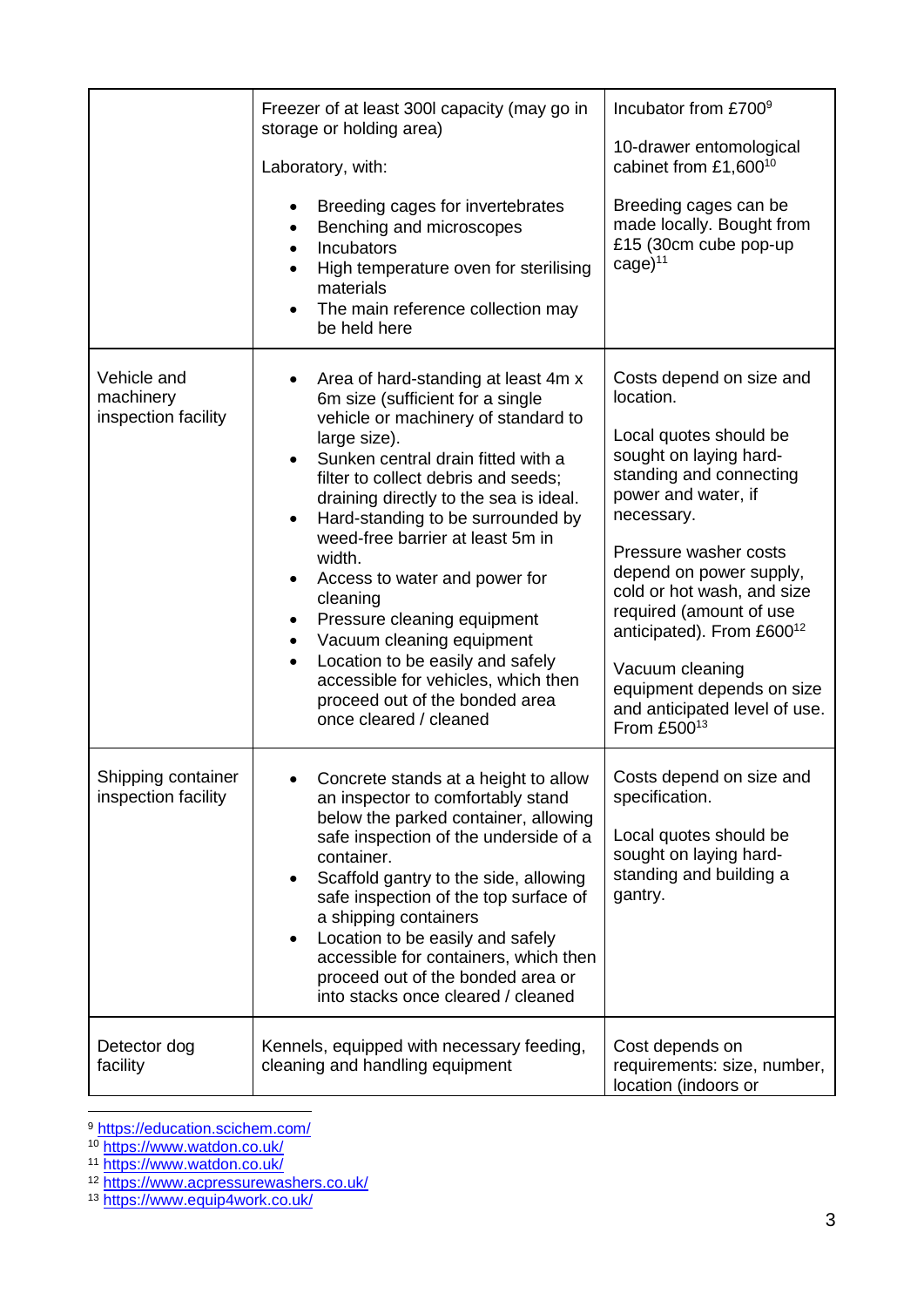|                                             | Holding area at air and sea ports (lockable,<br>suitable temperature, away from public,<br>bowls, water)<br>Harness and long lead for work                                                                                                                                                                                                                                                                                                                                                                                                                                                                                                                                                                                                                                                                                       | outdoors, with or without<br>run). Advice from a local<br>veterinarian should be<br>sought for the appropriate<br>equipment for the location.<br>Modular kennels and pens<br>can be bought. Example:<br>modular mesh pen, 3m x<br>2m x 1.84m tall, from<br>£70014<br>Crates, for vehicles and as<br>holding pens, from £700 <sup>15</sup> |
|---------------------------------------------|----------------------------------------------------------------------------------------------------------------------------------------------------------------------------------------------------------------------------------------------------------------------------------------------------------------------------------------------------------------------------------------------------------------------------------------------------------------------------------------------------------------------------------------------------------------------------------------------------------------------------------------------------------------------------------------------------------------------------------------------------------------------------------------------------------------------------------|-------------------------------------------------------------------------------------------------------------------------------------------------------------------------------------------------------------------------------------------------------------------------------------------------------------------------------------------|
| Detector dogs                               | Professionally trained detector dog, to<br>detect up to three scents.<br>The bio-security dog can detect numerous<br>scents. Once a dog is trained on 1 or 2<br>scents in a group it will then reliably pick up<br>on other associated scents. Dogs can be<br>trained to detect meat, seeds, live plants,<br>fruit and products of animal origin. If a dog<br>is trained to detect these scents, by<br>association this can extend the list of<br>detectable items in to the hundreds. The list<br>of scents required would depend on where<br>the dog team was to be deployed and the<br>requirements of the customer.<br>Professional detector dog handler training.<br>Note that quoted costs do not include<br>transport of dogs to the territory, or travel<br>and accommodation for the dog handler<br>training in the UK. | Trained dogs from £8,000;<br>8-week dog handler course<br>£8,000 plus VAT <sup>16</sup>                                                                                                                                                                                                                                                   |
| Equipment for<br>biosecurity<br>inspections | Random search selector<br>Binocular microscope and / or digital<br>microscope<br>Ziplock bags<br>Specimen containers and 70%<br>alcohol<br>Bin bags<br>Forceps, brushes etc<br>Hand lens<br>Light / lens fittings for inspection<br>bench                                                                                                                                                                                                                                                                                                                                                                                                                                                                                                                                                                                        | Mains powered random<br>search selectors from £250,<br>battery powered from £8017<br>Binocular microscope from<br>£40018<br>Digital microscope from<br>£5019                                                                                                                                                                              |

14 <https://dog-kennelsdirect.co.uk/>

15 <https://www.transk9.com/>

1

16 <https://www.wagtailuk.com/>

<sup>17</sup> [https://www.insight-security.com/](https://www.insight-security.com/random-search-selector-mains-powered-unit) 

18 <https://education.scichem.com/>

<sup>19</sup> Amazon.co.uk, various options